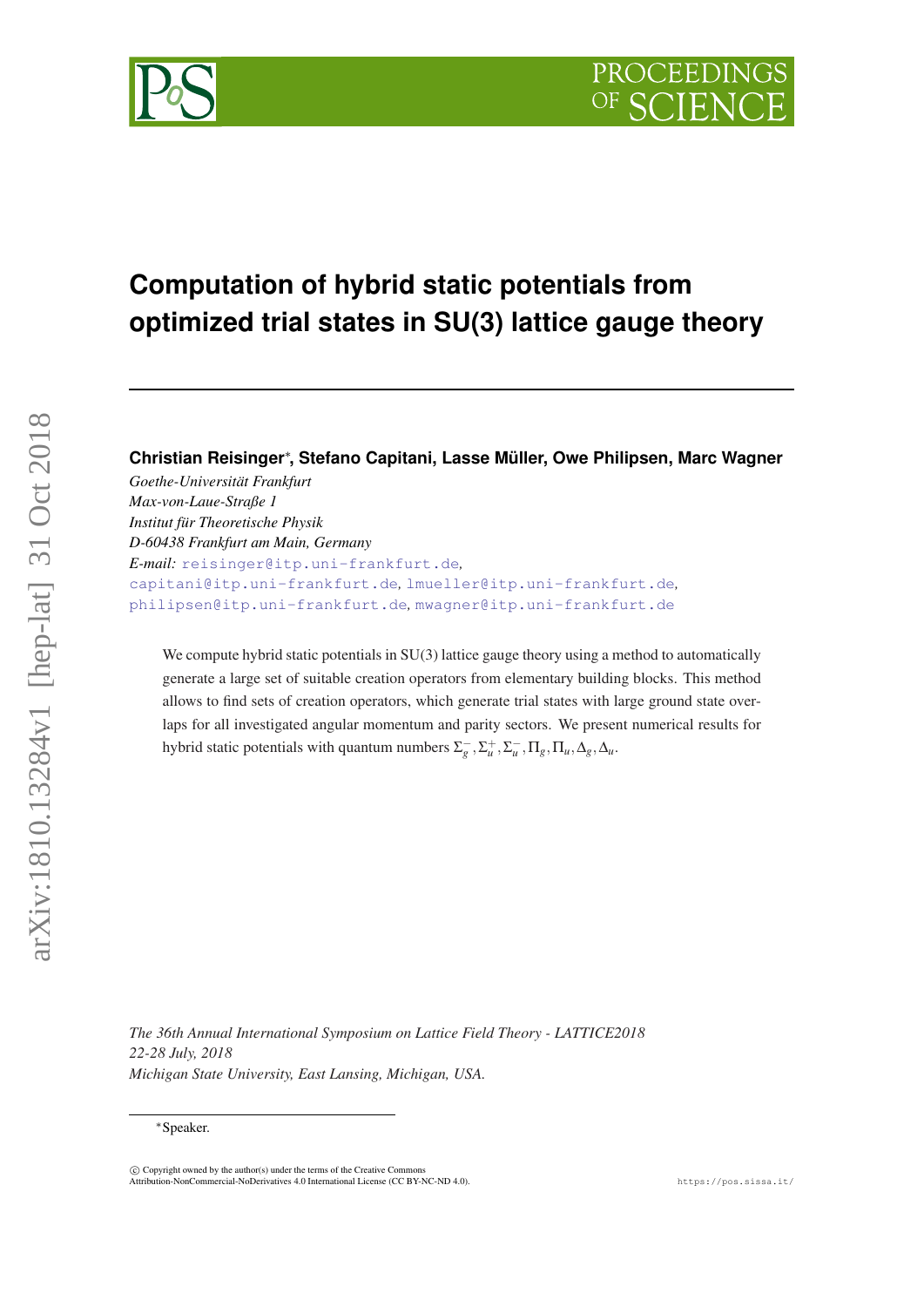## <span id="page-1-0"></span>1. Introduction

Mesons, where the gluons contribute to the quantum numbers in a non-trivial way, are called hybrid mesons. Such hybrid mesons are not limited to quark model quantum numbers  $J^{\mathcal{P}\mathcal{C}}$  with  $\mathscr{P} = (-1)^{L+1}$  and  $\mathscr{C} = (-1)^{L+S}$ , where  $L \in \{0, 1, 2, ...\}$  is the orbital angular momentum and  $S \in \{0,1\}$  is the quark spin. Improving our understanding of hybrid mesons and other exotic hadrons is an important goal in modern theoretical particle physics (for a review cf. [2]). For example, since hybrid mesons are also a popular topic for current and future experiments (e.g. the GlueX and the PANDA experiments; for a review cf. [1]), a sound theoretical knowlegdge is mandatory to interpret the expected experimental data.

In this work we discuss, how to compute hybrid static potentials with SU(3) lattice gauge theory and show first numerical results (for previous similar work cf. e.g. [3–10]). Such hybrid static potentials are relevant for hybrid mesons with a heavy quark *Q* and a heavy antiquark  $\overline{O}$ , typically  $Q\bar{Q} \in \{c\bar{c}, b\bar{b}\}$ . Quite often lattice gauge theory results for hybrid static potentials are used as input in effective field theory approaches or phenomenological studies, e.g. to predict the spectrum of heavy hybrid mesons in the Born-Oppenheimer approximation (cf. e.g. [11–15]). The focus of this work is on finding suitable sets of creation operators, which generate trial states with large ground state overlaps.

#### 2. Quantum numbers and trial states

We compute hybrid static potentials from Wilson loop-like correlation functions using SU(3) lattice gauge theory. The gluonic excitations are realized by replacing the straight spatial Wilson lines of the Wilson loops by parallel transporters, which have a more complicated structure. We put the static quark and the static antiquark, which we treat as spinless color charges, on the *z* axis at positions  $\mathbf{r}_0 = (0, 0, +r/2) \equiv +r/2$  and  $\mathbf{r}_{\bar{0}} = (0, 0, -r/2) \equiv -r/2$ .

Hybrid static potentials are characterized by the following quantum numbers:

- $\Lambda \in \{\Sigma = 0, \Pi = 1, \Delta = 2, \dots\}$ , the absolute value of the total angular momentum with respect to the  $Q\overline{Q}$  separation axis, i.e. the *z* axis.
- $\eta \in \{g \doteq +, u \doteq -\}$ , the eigenvalue of the combination of parity and charge conjugation  $P \circ C$ .
- ε ∈ {+,−}, the eigenvalue of the spatial reflection along the *x* axis, which is an axis perpendicular to the  $Q\bar{Q}$  separation axis,  $\mathscr{P}_x$ .

Note that for angular momentum  $\Lambda > 0$  the spectrum is degenerate with respect to  $\varepsilon = +$  and  $\varepsilon = -$ . The labeling of states is thus  $\Lambda_{\eta}^{\varepsilon}$  for  $\Lambda = 0 = \Sigma$  and  $\Lambda_{\eta}$  for  $\Lambda > 0$ .

A hybrid static potential trial state with quantum numbers  $\Lambda_{\eta}^{\varepsilon}$  can be constructed via

$$
\left|\Psi_{\text{hybrid}}\right\rangle_{S;\Lambda^{\varepsilon}_{\eta}}\ =\ \bar{Q}(-r/2)a_{S;\Lambda^{\varepsilon}_{\eta}}(-r/2,+r/2)Q(+r/2)\left|\Omega\right\rangle,\tag{2.1}
$$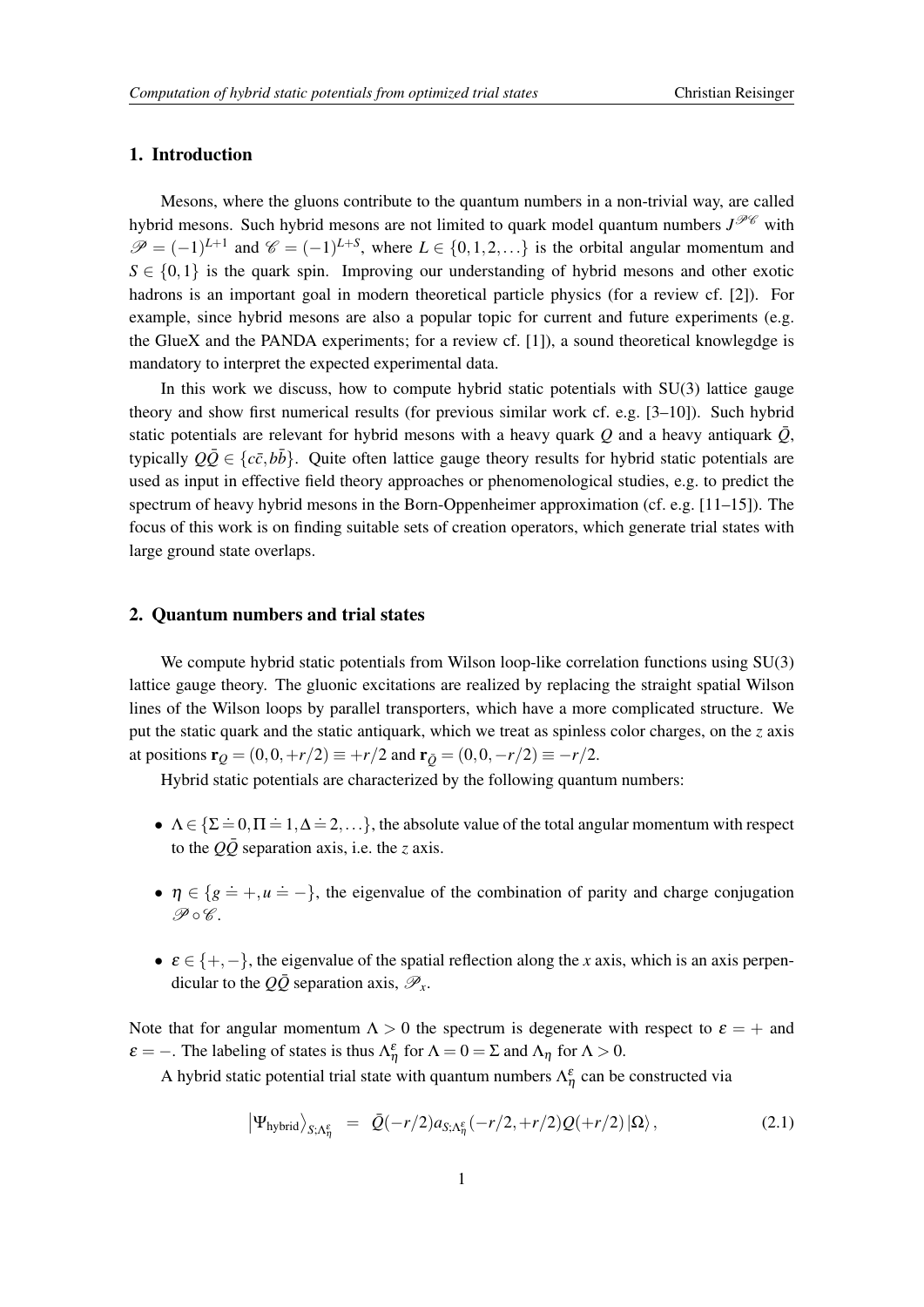where

$$
a_{S;\Lambda_{\eta}^{\epsilon}}(-r/2, +r/2) =
$$
  
=  $\frac{1}{4} \sum_{k=0}^{3} \exp\left(\frac{i\pi \Lambda k}{2}\right) R\left(\frac{\pi k}{2}\right) \left(S(-r/2, +r/2) + \eta S \mathcal{P}_{\infty}(-r/2, +r/2) +$   
 $\epsilon S \mathcal{P}_{\infty}(-r/2, +r/2) + \eta \epsilon S(\mathcal{P}_{\infty}(\mathcal{P}) \mathcal{P}_{\infty}(-r/2, +r/2)\right).$  (2.2)

*R* denotes a rotation around the  $Q\bar{Q}$  separation axis, *S* is a path of spatial links different from a straight line connecting the quark and the antiquark and *S<sub>X</sub>* denotes  $X \in \{P \circ \mathcal{C}, \mathcal{P}_x, (\mathcal{P} \circ \mathcal{C})\mathcal{P}_x\}$ applied to *S*.

### 3. Correlation functions and lattice setup

We determine hybrid static potentials with quantum numbers  $\Lambda_{\eta}^{\varepsilon}$ , which we denote by  $V_{\Lambda_{\eta}^{\varepsilon}}(r)$ , from the asymptotic exponential behavior of temporal correlation functions

$$
W_{S,S';\Lambda_{\eta}^{\epsilon}}(r,t) = \langle \Psi_{\text{hybrid}}(t) \big|_{S;\Lambda_{\eta}^{\epsilon}} \, | \Psi_{\text{hybrid}}(0) \rangle_{S';\Lambda_{\eta}^{\epsilon}} =
$$
  
\n
$$
= \langle \text{Tr} \Big( a_{S';\Lambda_{\eta}^{\epsilon}}(-r/2, +r/2;0) U(+r/2;0,t) \Big( a_{S;\Lambda_{\eta}^{\epsilon}}(-r/2, +r/2;t) \Big)^{\dagger}
$$
  
\n
$$
U(-r/2; t, 0) \Big) \rangle_{U} \sim_{t \to \infty}
$$
  
\n
$$
\sim_{t \to \infty} \exp \Big( -V_{\Lambda_{\eta}^{\epsilon}}(r)t \Big).
$$
 (3.1)

 $U(r; t_1, t_2)$  denotes a straight line of temporal gauge links at *r* from time  $t_1$  to  $t_2$  and  $\langle \ldots \rangle_U$  is the average on an ensemble of gauge link configurations distributed according to *e* −*S* .

All computations presented in this work have been performed using SU(3) lattice gauge theory and the standard Wilson gauge action. We use a single ensemble of 5 500 gauge link configurations, generated with the Chroma QCD library [17]. The lattice volume is  $24^3 \times 48$ . For the gauge coupling we choose  $\beta = 6.0$ , which corresponds to lattice spacing  $a \approx 0.093$  fm, when identifying *r*<sup>0</sup> with 0.5 fm. Standard smearing techniques are applied to the gauge links appearing in the correlation functions (3.1). Temporal gauge links are HYP2 smeared, spatial gauge links are APE smeared.

#### 4. Optimization of hybrid static potential creation operators and trial states

Since the signal-to-noise ratio of correlation functions (3.1) decreases exponentially with respect to the temporal separation, it is essential to identify hybrid static potential creation operators, which generate trial states with large ground state overlap. This allows to extract hybrid static potentials at rather small temporal separations, where the signal-to-noise ratio is favorable.

The starting point is a large set of 19 quite distinct operators *S*, where a small exemplary subset is shown in Figure [1.](#page-3-0) From these operators we construct a large number of different trial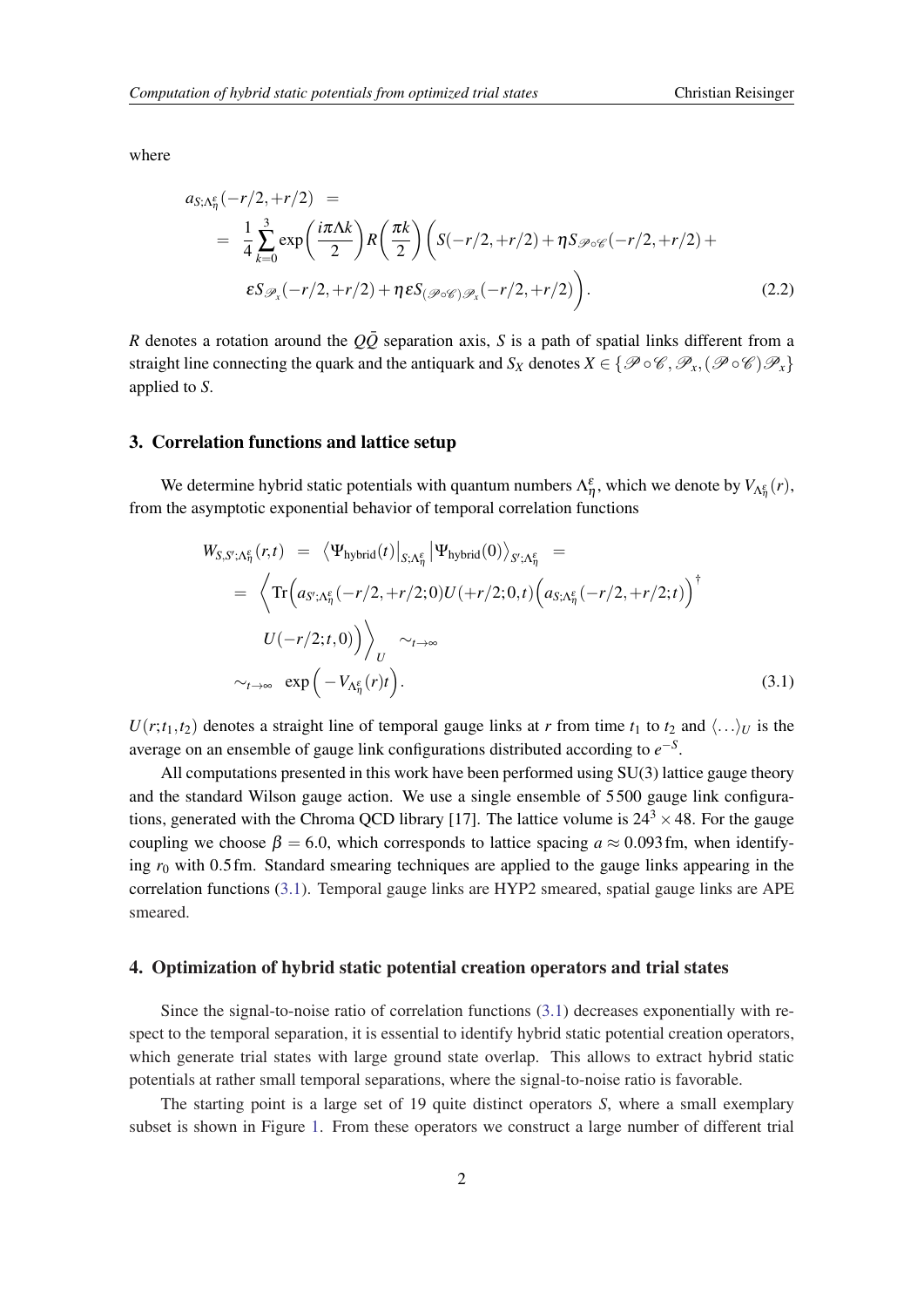<span id="page-3-0"></span>states  $|\Psi_{\text{hybrid}}\rangle_{S;\Lambda_{\eta}^{\epsilon}}$  using eq. [\(2.1\)](#page-1-0). To check, whether a trial state has large ground state overlap, we compute the effective mass

$$
V_{\text{eff};S;\Lambda_{\eta}^{\varepsilon}}(r,t)a = \ln\left(\frac{W_{S,S;\Lambda_{\eta}^{\varepsilon}}(r,t)}{W_{S,S;\Lambda_{\eta}^{\varepsilon}}(r,t+a)}\right)
$$
(4.1)

at temporal separation  $t = a$ , where contributions of excited states are most prominent. Small effective masses indicate trial states with large ground state overlaps, while operators leading to large effective masses can be discarded.



Figure 1: An exemplary subset of operators S used to generate trial states  $|\Psi_{\text{hybrid}}\rangle_{S; \Lambda^{\varepsilon}_{\eta}}$  according to eq. ([2.1\)](#page-1-0). Arrows represent straight paths of gauge links. Arrows with same color (red, green, blue) represent the same number of gauge links (black arrows can represent different numbers of gauge links). Dotted arrows can have length zero, while solid arrows represent at least one gauge link.

In a first step we consider each operator *S* separately and optimize its extents for each hybrid potential sector  $\Lambda_\eta^\varepsilon$ . In other words, for all  $\Lambda_\eta^\varepsilon$  and all arrows of all the example operators shown in Figure 1 we determine the number of gauge links they represent, such that the ground state overlap of the corresponding trial state is maximal.

To further improve the ground state overlaps of the trial states, we resort to variational techniques to generate the results shown in section 5. For each sector  $\Lambda_{\eta}^{\varepsilon}$  we select a small "optimal" set" of 3 to 5 operators *S*, which yield the smallest effective masses at  $t = a$  after the optimization outlined above. We then compute the corresponding correlation matrix and solve generalized eigenvalue problems.

#### 5. Numerical results

We compute the ground state hybrid static potential for each of the sectors  $\Lambda_{\eta}^{\varepsilon} = \Sigma_{g}^{-}$ ,  $\Sigma_{u}^{+}$ ,  $\Sigma_{u}^{-}$ ,  $\Pi_{g}$ ,  $\Pi_{u}$ ,  $\Delta_{g}$ ,  $\Delta_{u}$  as well as the ground state and first excited static potential for the sector  $\Lambda_{\eta}^{\varepsilon} = \Sigma_{g}^{+}$ . For these computations we use correlation matrices  $C_{j,k;\Lambda_{\eta}^{\varepsilon}}(r,t) = W_{S_j,S_k;\Lambda_{\eta}^{\varepsilon}}(r,t)$ and solve the generalized eigenvalue problems

$$
C_{\Lambda_{\eta}^{\epsilon}}(r,t)\mathbf{v}^{(n)}(r,t,t_0) = \lambda^{(n)}(r,t,t_0)C_{\Lambda_{\eta}^{\epsilon}}(r,t_0)\mathbf{v}^{(n)}(r,t,t_0)
$$
\n(5.1)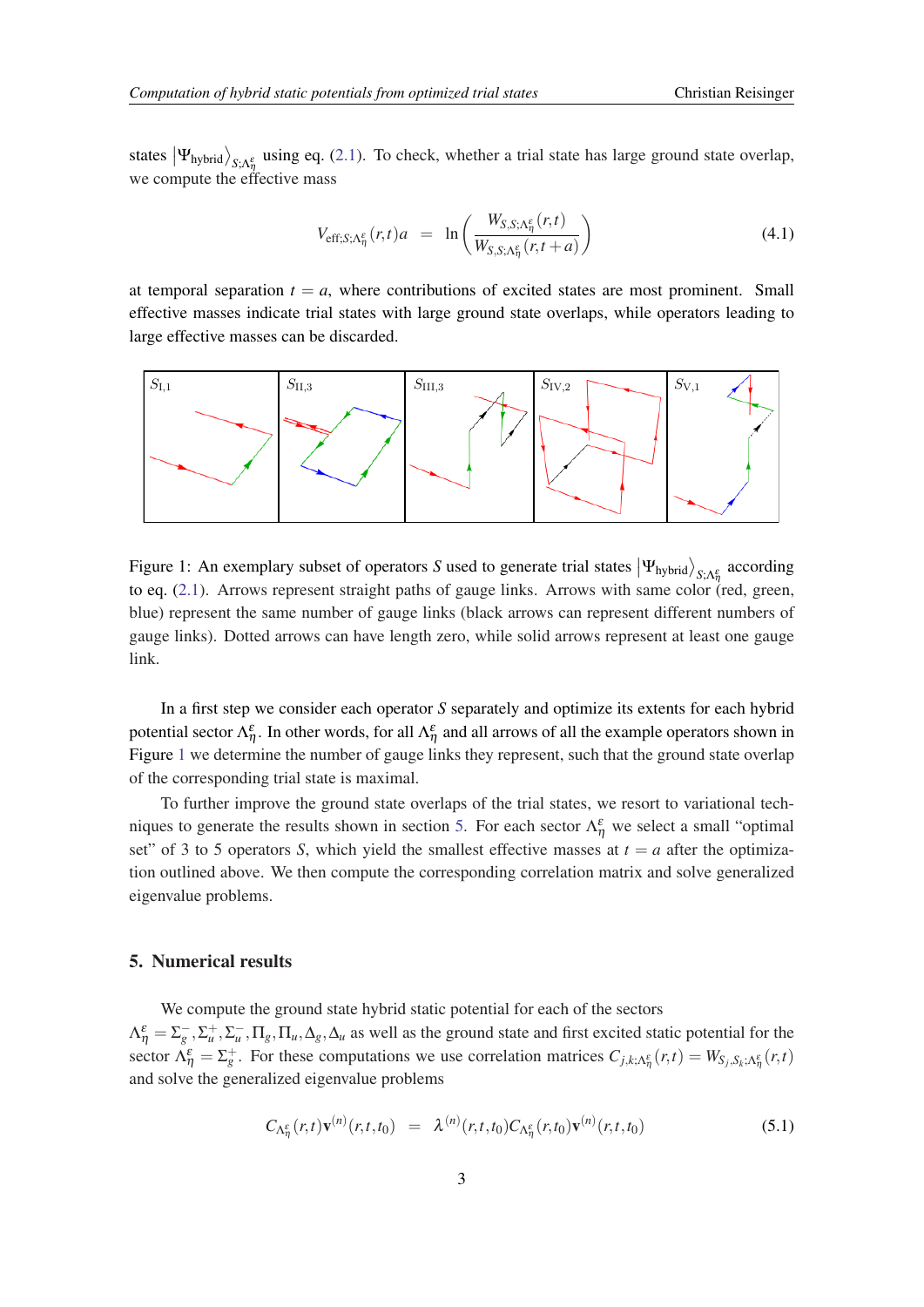with  $t_0 = a$  and  $n = 0, 1, \ldots$  We then obtain the ground state potentials  $V_{\Lambda^{\varepsilon}_{\eta}}(r)$  by fitting a constant to the resulting effective potentials

$$
V_{\text{eff};\Lambda_{\eta}^{\epsilon}}^{(n)}(r,t,t_0) = \ln \frac{\lambda^{(n)}(r,t,t_0)}{\lambda^{(n)}(r,t+a,t_0)},
$$
\n(5.2)

for  $n = 0$  and similary the first excitation  $V'_{\Sigma_g^+}(r)$  for  $n = 1$ .



Figure 2: The ordinary static potential  $V_{\Sigma_g^+}(r)r_0$  and the corresponding first excitation  $V'_{\Sigma_g^+}(r)r_0$ as well as the hybrid static potentials  $V_{\Lambda_{\eta}^{\epsilon}}(r)r_0$ ,  $\Lambda_{\eta}^{\epsilon} = \Sigma_g^-, \Sigma_u^+, \Sigma_u^-, \Pi_g, \Pi_u, \Delta_g, \Delta_u$  as functions of the separation  $r/r_0$ , where  $r_0 = 0.5$  fm. To allow a straightforward comparison with results from the literature, e.g. with [3, 6], the vertical scale has been shifted by an additive constant such that  $V_{\Sigma_{g}^{+}}(2r_{0})=0.$ 

It is interesting to compare our resulting hybrid static potentials to the results from [3, 6], which are frequently used in recent publications (cf. e.g.  $[12,13]$ ) and seem to be the most accurate lattice results for hybrid static potentials currently available. For the majority of potentials there is no obvious qualitative discrepancy. Clearly visible differences can be observed for *V*Π*<sup>g</sup>* (*r*) and  $V_{\Delta_u}(r)$  at small separations *r*. Our results for these potentials are somewhat lower than those from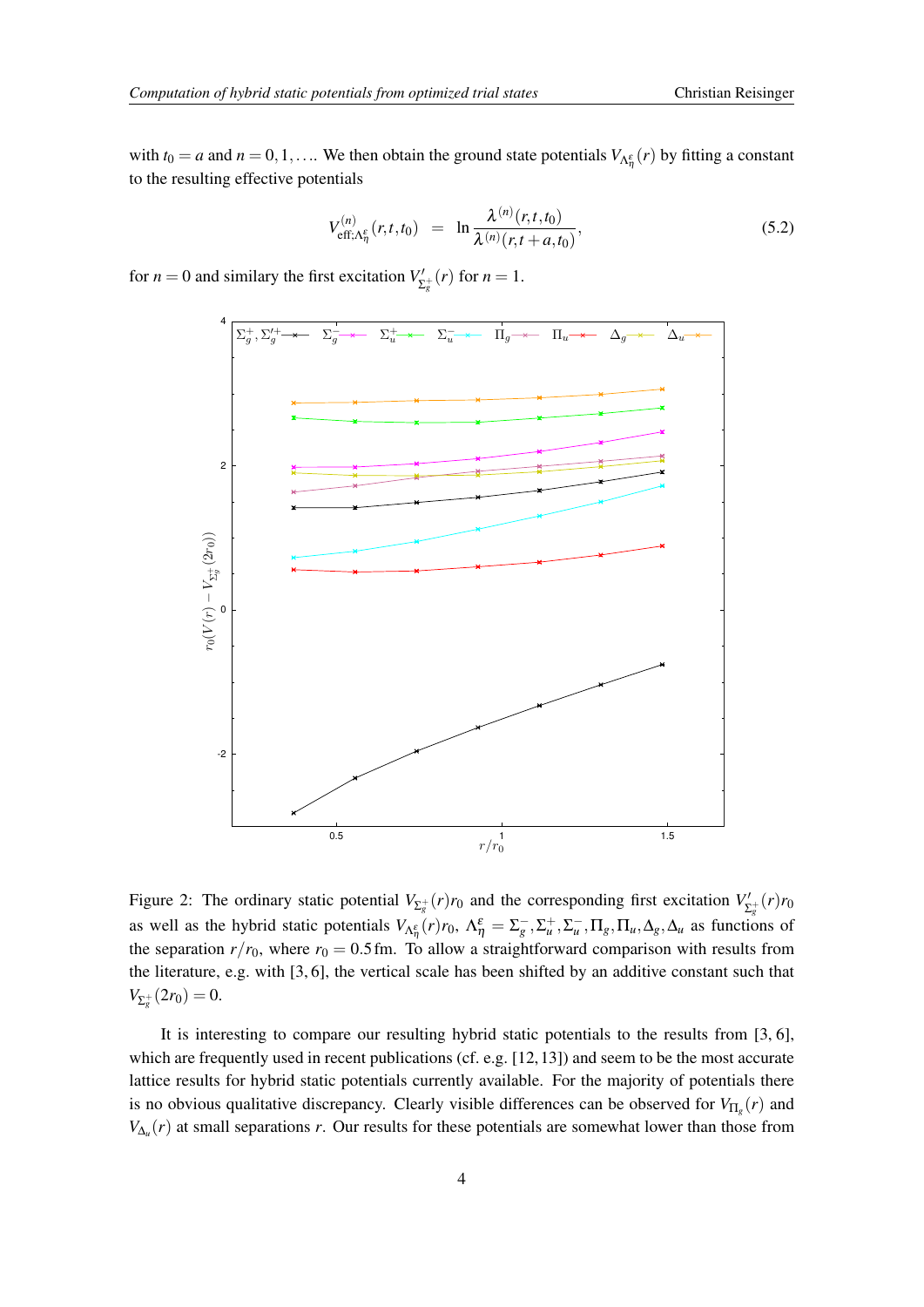[6] and exhibit the expected approximate degeneracy with  $V'_{\Sigma_g^+}(r)$  and  $V_{\Sigma_u^+}(r)$ , respectively (for a detailed discussion of these degeneracies and their relation to gluelump masses cf. e.g. [16]). Interestingly, we have found that the resulting potentials  $V_{\Pi_g}(r)$  and  $V_{\Delta_u}(r)$  are quite sensitive to the creation operators used in the correlation matrices. In both cases the operator  $S_{IV,2}$  (cf. Figure [1](#page-3-0)) significantly increases the ground state overlap and, thus, is essential to observe the previously mentioned and expected degeneracies at short *r*. We interpret this as indication that our selected sets of operators are better able to isolate the groundstate potentials for short *r* in the  $\Pi_g$  and  $\Delta_u$ sectors than the operators used in [3, 6].

## 6. Outlook

An essential point of this work is the extensive optimization of hybrid static potential creation operators. We plan to use these optimized operators in future follow-up projects concerned with the computation of 3-point functions. Such 3-point functions might allow to compute quark spin corrections, to study decays to ordinary quarkonium states and glueballs or to investigate the gluon distribution inside heavy hybrid mesons. First results concerning the latter direction have recently been published [18–20].

#### Acknowledgements

C.R. acknowledges support by a Karin and Carlo Giersch Scholarship of the Giersch foundation. O.P. and M.W. acknowledge support by the DFG (German Research Foundation), grants PH 158/4-1 and WA 3000/2-1. M.W. acknowledges support by the Emmy Noether Programme of the DFG, grant WA 3000/1-1. This work was supported in part by the Helmholtz International Center for FAIR within the framework of the LOEWE program launched by the State of Hesse.

Calculations on the LOEWE-CSC and on the on the FUCHS-CSC high-performance computer of the Frankfurt University were conducted for this research. We would like to thank HPC-Hessen, funded by the State Ministry of Higher Education, Research and the Arts, for programming advice.

#### References

- [1] S. L. Olsen, T. Skwarnicki and D. Zieminska, *Nonstandard heavy mesons and baryons: experimental evidence*, Rev. Mod. Phys. 90, 015003 (2018) [arXiv:1708.04012 [hep-ph]].
- [2] C. A. Meyer and E. S. Swanson, *Hybrid mesons*, Prog. Part. Nucl. Phys. 82, 21 (2015) [arXiv:1502.07276 [hep-ph]].
- [3] K. J. Juge, J. Kuti and C. J. Morningstar, Nucl. Phys. Proc. Suppl. 63, 326 (1998) [hep-lat/9709131].
- [4] C. Michael, *Hadronic spectroscopy from the lattice: glueballs and hybrid mesons*, Nucl. Phys. A 655, 12 (1999) [hep-ph/9810415].
- [5] G. S. Bali *et al.* [SESAM and TχL Collaborations], *Static potentials and glueball masses from QCD simulations with Wilson sea quarks*, Phys. Rev. D 62, 054503 (2000) [hep-lat/0003012].
- [6] K. J. Juge, J. Kuti and C. Morningstar, *Fine structure of the QCD string spectrum*, Phys. Rev. Lett. 90, 161601 (2003) [hep-lat/0207004].